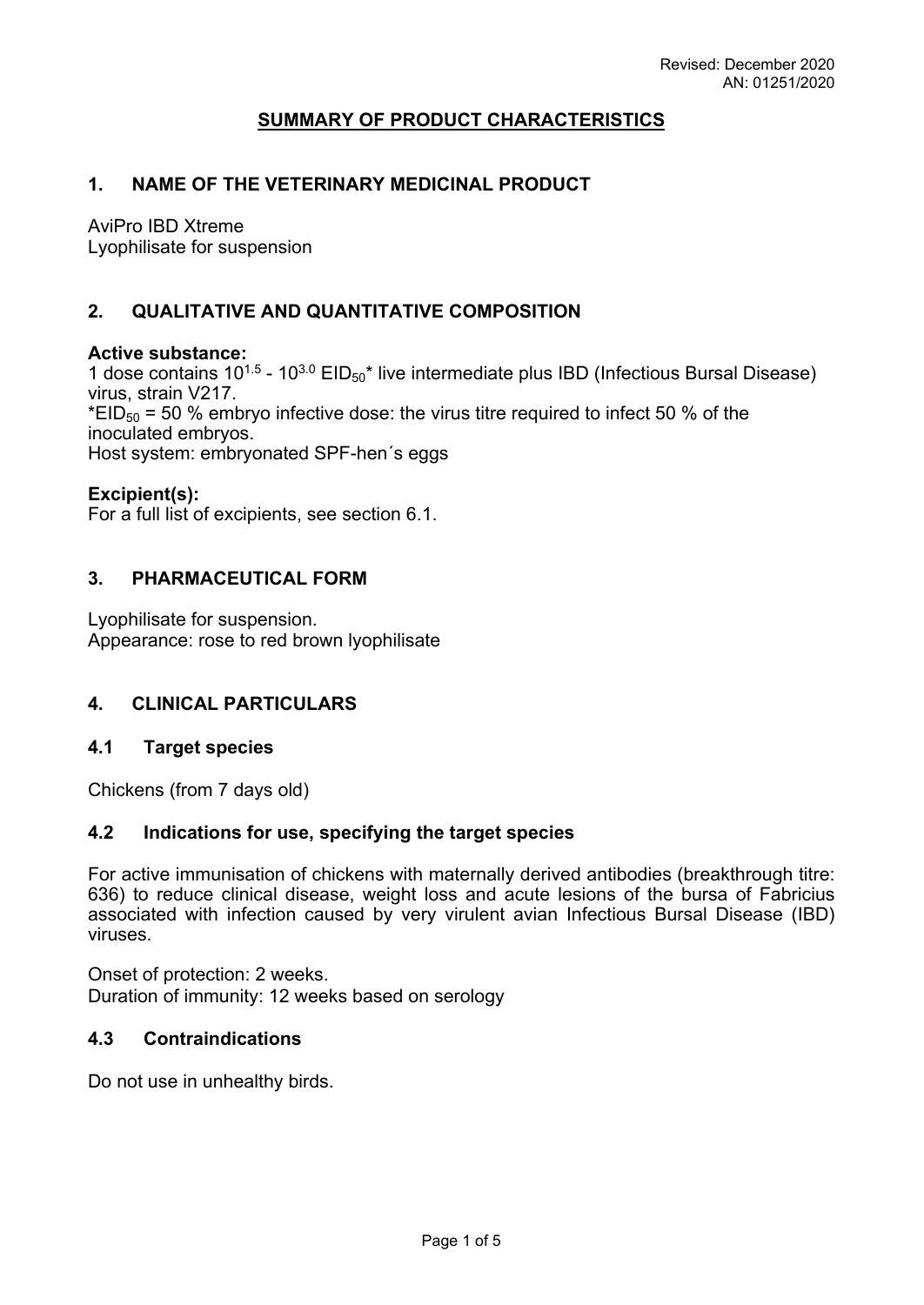# **4.4 Special warnings for each target species**

As described under 4.6.

## **4.5 Special precautions for use**

Special precautions for use in animals

The vaccine strain may spread to unvaccinated chickens, since it is excreted via the faeces for at least 9 days. Avoid spreading to laying hens, birds approaching lay and young birds below 7 days of age.

The vaccine should not be used in birds without maternally derived antibodies. Spread of the vaccine strain to such birds should be prevented.

This vaccine induces serious and prolonged lesions in the bursa of Fabricius. It should therefore only be used to compete with very virulent (vv) IBD virus infection or to induce immunity in the face of still high maternally derived antibody (MDA) levels (breakthrough ELISA titre 636), where vaccines containing mild and intermediate strains have appeared to be insufficient.

MDA levels may differ throughout a given population. Therefore, depending on age and genetic factors of the birds IBD-like symptoms or mortality may occur in animals with low MDA level or without MDAs.

Special precautions to be taken by the person administering the veterinary medicinal product to animals

Wash and disinfect hands and equipment after vaccinating.

### **4.6 Adverse reactions (frequency and seriousness)**

On day 7 post vaccination severe lymphocyte depletion is seen in the bursae of the majority of birds. Lymphocyte repopulation commences after day 7 post vaccination but by day 28 post vaccination notable lesions still remain in the bursae of the birds.

### **4.7 Use during pregnancy, lactation or lay**

Do not use in birds in lay or close to the onset of lay.

### **4.8 Interaction with other medicinal products and other forms of interaction**

No information is available on the safety and efficacy of this vaccine when used with any other veterinary medicinal product. A decision to use this vaccine before or after any other veterinary medicinal product therefore needs to be made on a case by case basis.

### **4.9 Amounts to be administered and administration route**

One dose should be administered per chicken in the drinking water after resuspension.

Vaccination programme

The determination of the vaccination date depends on a number of factors including status of maternal antibodies, type of bird, infection pressure, housing and management conditions.

AviPro IBD Xtreme can break through a maternal ELISA-antibody level of 636. Homogenous levels of MDA levels facilitate a more accurate timing of the vaccination.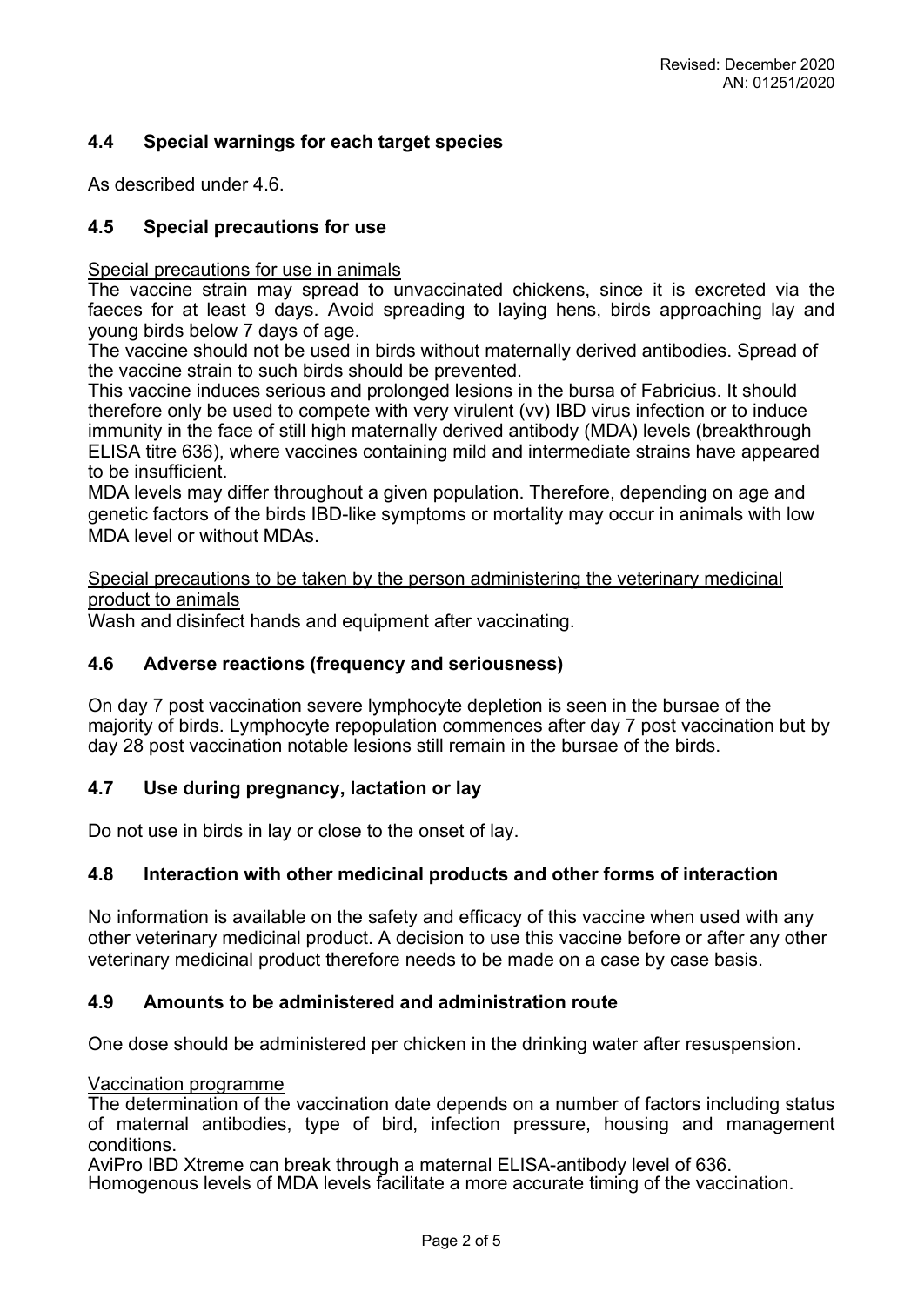To predict the age, when MDA have sufficiently decreased to allow effective vaccination it is advised, to test serum samples of at least 20 chicks by serology and apply the "Deventer Formula" for intermediate plus vaccines.

According to this formula the optimum age of vaccination is as follows:

- 1. Decide what percentage of the flock shall be representing and remove the highest titres that are excluded (e.g. 75 % of the flock; remove the highest 25 % of the titres).
- 2. Calculate the mean ELISA antibody titre of these birds.
- 3. Vaccination age =  $\{(\text{log}_2 \text{ titre bird } \% \text{log}_2 \text{ breakthrough}) \times t\}$  + age at sampling + correction 0-4

(Bird % = ELISA titre of the bird representing a certain percentage of the flock

 $t$  = half-life time (ELISA) of the antibodies in the type of chickens being sampled Age sampling = age of the birds at sampling

Correction 0-4 = extra days when the sampling was done at 0 to 4 days of age)

Birds should be at least 7 days of age at vaccination. The optimum age for vaccination may be calculated using the level of maternal antibody in the chicks at day old (Deventer formula), but normally lies in the range 12-21 days. Additional information on application and disease control is available from Lohmann Animal Health.

Ensure that the drinking water is cold, clean, non-chlorinated and free from detergents, disinfectants and metal ions.

- Remove sealing cap and stopper from vaccine container.
- Suspend the vaccine in the corresponding amount of water and mix carefully.
- Prepare only the amount of vaccine that can be consumed within 2 hours.
- The vaccine is ready for use.

Drinking water application:

- Determine the number of vaccine doses and amount of water (see below) required. Do not split large vials to vaccinate more than 1 house or drinking system, as this may lead to mixing errors.
- Make sure that all conduit pipes, tubing, troughs, drinkers etc. are thoroughly clean and free of any trace of disinfectants, detergents etc.
- Use only cold and fresh water preferably non-chlorinated and free from metal-ions. Low-fat skimmed milk powder (i.e.  $\leq 1\%$  fat) may be added to the water (2-4 grams per litre) or skimmed milk (20-40 ml per litre of water) to improve the water quality and to increase the stability of the virus. This however, has to be done at least 10 minutes prior to reconstitution of the vaccine.
- Open the vaccine ampoule under water and reconstitute contents thoroughly. Care should be taken to empty the ampoule and its top completely by rinsing them in water.
- Allow water to be consumed so that levels in drinkers are minimal before vaccine is applied. All tubing should be emptied of plain water, so that the drinkers contain only vaccine water. If water is still present, drain lines before applying vaccine.
- Apply vaccine over (up to) 2 hours, ensuring that all birds drink during this time. Birds drinking behaviour varies, it may be necessary to withhold water on some sites prior to vaccination in order to ensure that all birds drink during the vaccination period.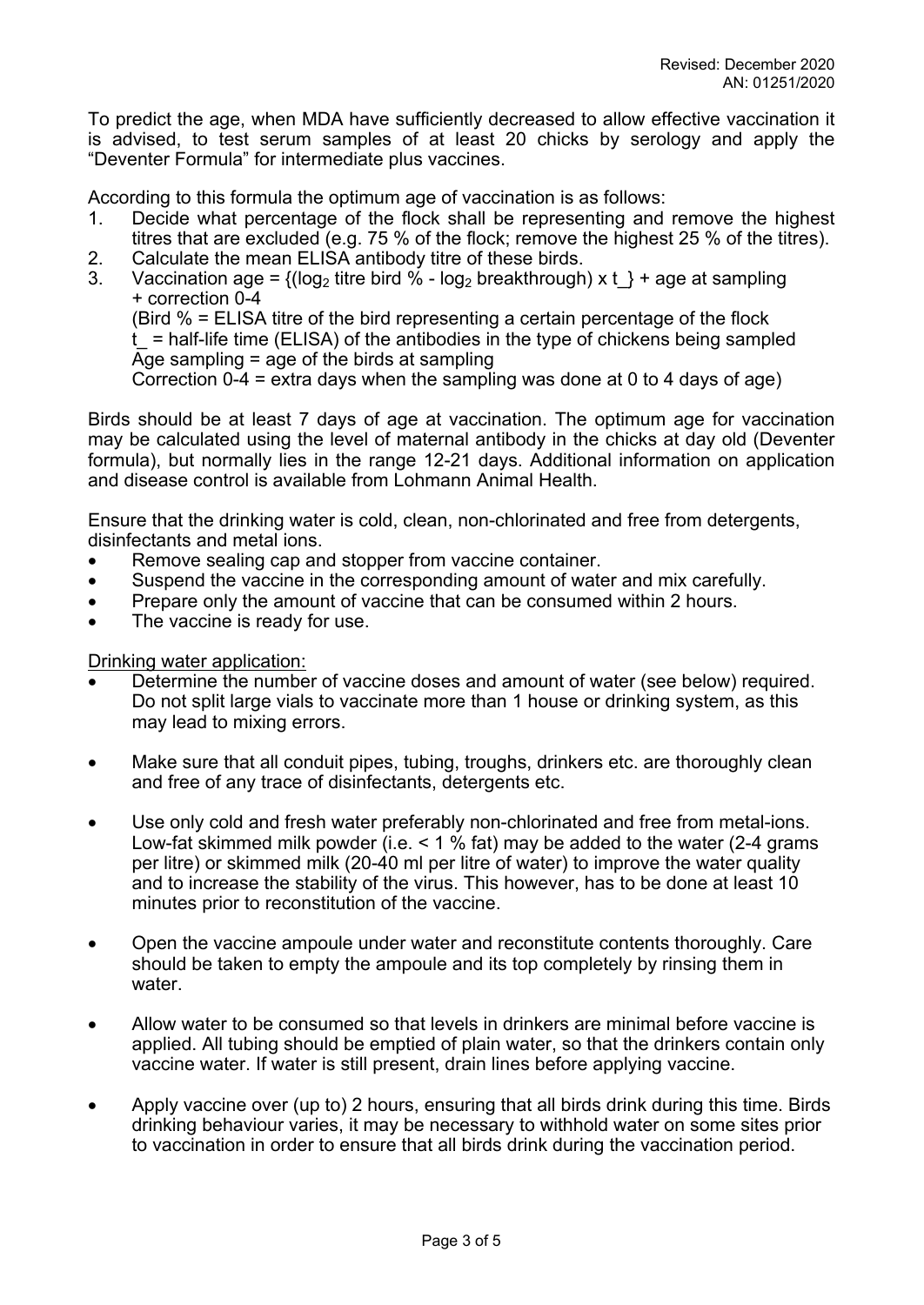- Ideally vaccine should be administered in the volume of water consumed by the birds in up to 2 hours. As a general rule, apply reconstituted vaccine to cold and fresh water at the rate of 1,000 doses of vaccine to 1 litre of water per day of age for 1,000 chickens, e.g. 10 litres would be needed for 1,000, 10 day old chickens. Under hot climates or with heavy breeds this amount may have to be increased up to a maximum of 40 litres per 1,000 birds. If in doubt, measure water intake the day before administering vaccine.
	- Administer the reconstituted vaccine to birds immediately.
	- Make sure that birds do not have access to unmedicated water during vaccination.

### **4.10 Overdose (symptoms, emergency procedures, antidotes), if necessary**

No other signs have been observed as described under 4.6 following administration of a ten-fold dose.

### **4.11 Withdrawal period(s)**

Zero days.

## **5. IMMUNOLOGICAL PROPERTIES**

Pharmacotherapeutic group: avian infectious bursal disease virus (Gumboro disease), ATCvet code: QI01AD09

The active ingredient of the lyophilisate is a live intermediate plus Infectious Bursal Disease-virus strain V217 which stimulates active immunity against IBD-virus. The strain causes an average score of bursal lesion of 2.9 (out of 5 according to Ph Eur) at 21 days post vaccination.

## **6. PHARMACEUTICAL PARTICULARS**

## **6.1 List of excipients**

Disodium phosphate dihydrate Lactose monohydrate Potassium dihydrogen phosphate Skim milk powder

## **6.2 Incompatibilities**

Do not mix with any substances other than water or skimmed milk.

## **6.3 Shelf life**

Shelf life of the veterinary medicinal product as packaged for sale: 21 months Shelf life after reconstitution according to directions: 2 hours

## **6.4 Special precautions for storage**

Store in a refrigerator (2 °C – 8 °C). Do not freeze. Protect from direct sunlight.